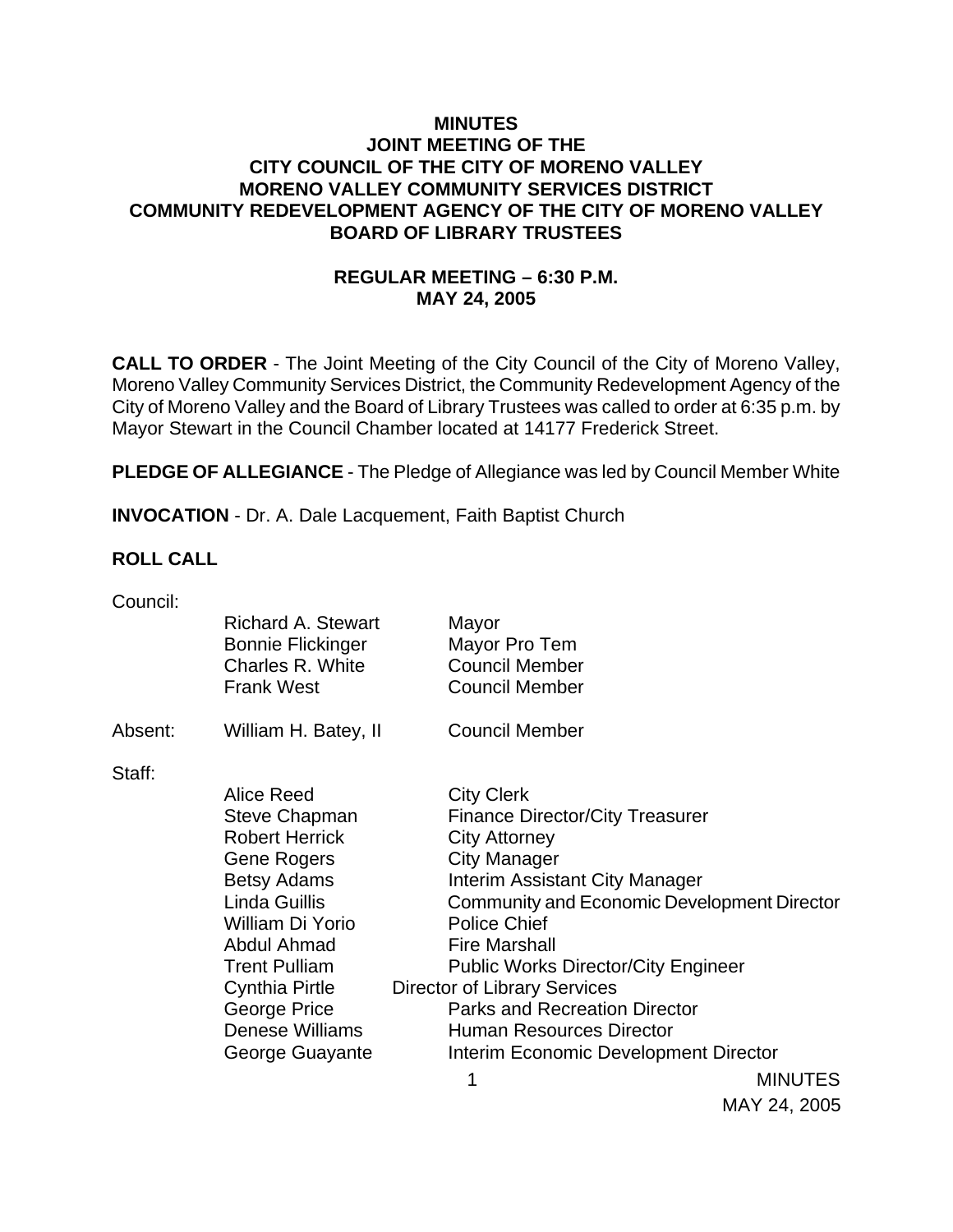Angela Rushen Interim Administrative Services Director

Assistant City Engineer, Prem Kumar, introduced the following new staff members in the Public Works Department: Henry Ngo, Associate Engineer; Monica Adamee, Senior Real Property Agent; and Tony Gonzalez, Management Analyst I.

#### **JOINT CONSENT CALENDARS (SECTIONS A-D) OF THE CITY COUNCIL OF THE CITY OF MORENO VALLEY, MORENO VALLEY COMMUNITY SERVICES DISTRICT, COMMUNITY REDEVELOPMENT AGENCY OF THE CITY OF MORENO VALLEY AND THE BOARD OF LIBRARY TRUSTEES**

Mayor Stewart opened the agenda items for the Consent Calendars for public comments, there being none, public comments were closed.

## **A. CONSENT CALENDAR** - **CITY COUNCIL**

- A1. ORDINANCES FIRST READING BY TITLE ONLY Waived reading of all Ordinance Introductions and read by title only.
- A2. MINUTES REGULAR MEETING OF MAY 10, 2005 (Report of: City Clerk's Department) Recommendation: Approve as submitted.
- A3. APPROVAL OF SUBMITTED GRANT APPLICATION FOR THE HAZARD ELIMINATION SAFETY (HES) PROGRAM, FEDERAL FISCAL YEAR (FFY) 2005/2006 (Report of: Police Department) Recommendation: Approve the submitted grant application for the HES Program, FFY 2005/2006.
- A4. AUTHORIZATION TO AWARD THE CONSTRUCTION CONTRACT FOR THE TRAFFIC SIGNALS AT INDIAN STREET AND BAY AVENUE AND AT LASSELLE STREET AND JOHN F. KENNEDY DRIVE, PROJECT NOS. 03- 13766123 AND 03-13768123 (Report of: Public Works Department) Recommendation: Award the construction contract for the traffic signals at Indian Street and Bay Avenue and at Lasselle Street and John F. Kennedy Drive to New West Signal, 14055 Foothill Blvd, Fontana, California 91730, the lowest responsible bidder; authorize the Mayor to execute a contract with New West Signal; authorize a transfer totaling \$170,000.00 from the Annual Pavement Resurfacing, Measure A (Account No. 125.56330) funds and establish two new accounts. Allot \$95,000.00 for the traffic signal at Indian Street and Bay Avenue into a new Measure A account (125. ), and \$75,000.00 for the traffic signal at Lasselle Street and John F. Kennedy Drive into a new Measure A account (125.\_\_\_\_) to fund the shortfall; authorize the appropriation of \$45,000.00 from the unencumbered Air Quality Management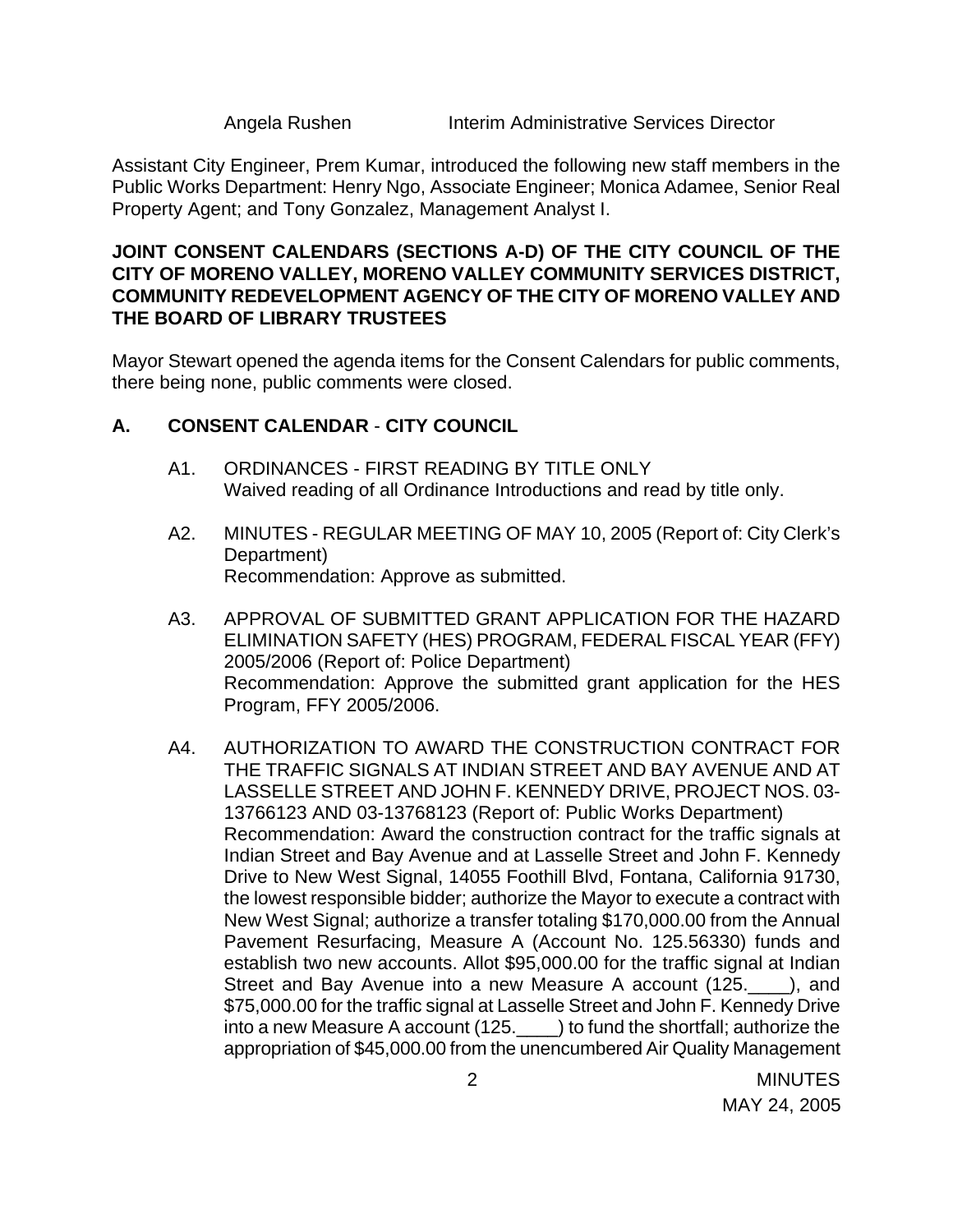(Fund 137) fund balance for the traffic signal at Lasselle Street and John F. Kennedy Drive into Account No. 137.68123 to fund the shortfall; authorize the issuance of two (2) Purchase Orders for New West Signal in the amounts of \$255,575 (the bid amount plus 10% contingency) for the traffic signal at Indian Street and Bay Avenue (Account Nos. 125.\_\_\_\_ and 137.66123), and \$257,707 for the traffic signal at Lasselle Street and John F. Kennedy Drive (Account Nos. 125.\_\_\_\_ and 137.68123).

- A5. APPROVAL OF PARCEL MAP 31990 AND ACCEPT AGREEMENT FOR PUBLIC RIGHT-OF-WAY IMPROVEMENTS, SOUTHWEST CORNER OF FREDERICK STREET AND CALLE SAN JUAN DE LOS LAGOS, SUBDIVIDER – MORENO VALLEY GATEWAY, LLC, 30448 RANCHO VIEJO ROAD, SAN JUAN CAPISTRANO, CA 92675 (Report of: Public Works Department) Recommendation: Approve Parcel Map 31990, authorize the City Clerk to sign the map and transmit said map to the County Recorder's Office for recordation; accept the Agreement for Public Improvements; authorize the Mayor to execute the Agreement; and direct the City Clerk to forward the signed Agreement to the County Recorder's Office for recordation.
- A6. FINAL MAP 23097 ACCEPT REPLACEMENT SECURITY AND AGREEMENT FOR PUBLIC IMPROVEMENTS, SAMUEL LANE, WEST OF PIGEON PASS ROAD, SUBDIVIDER – BREAKTHROUGH CHURCH OF GOD IN CHRIST, 22620 GOLDENCREST DRIVE, SUITE 121, MORENO VALLEY, CA 92553 (Report of: Public Works Department) Recommendation: Accept the replacement Agreement for Public Improvements for Final Map 23097; authorize the Mayor to execute the agreement; accept the Deed of Trust, as reviewed and approved by the City Attorney, as security for the required public improvements; direct the City Clerk to forward the signed agreement and Deed of Trust to the County Recorder's office for recordation; and instruct the City Engineer to prepare the exoneration of the Faithful Performance Bond and Material & Labor Bond provided by Jan A. Zuppardo and Charles S. Zuppardo Jr. upon acceptance of the replacement security and Agreement for Public Improvements.
- A7. APPROVAL OF FINAL MAP 31284-1– SINGLE FAMILY RESIDENTIAL PROJECT, AND ACCEPT BONDS & AGREEMENT FOR PUBLIC RIGHT-OF-WAY IMPROVEMENTS, SOUTH SIDE OF COTTONWOOD AVENUE BETWEEN QUINCY STREET AND MORENO BEACH DRIVE, SUBDIVIDER - MERITAGE HOMES OF CALIFORNIA, INC.,19600 FAIRCHILD ROAD, SUITE 270, IRVINE, CA 92612 (Report of: Public Works Department) Recommendation: Approve Final Map 31284-1, authorize the City Clerk to sign the map and transmit said map to the County Recorder's Office for recordation; accept the Bonds and Agreement for Public Improvements;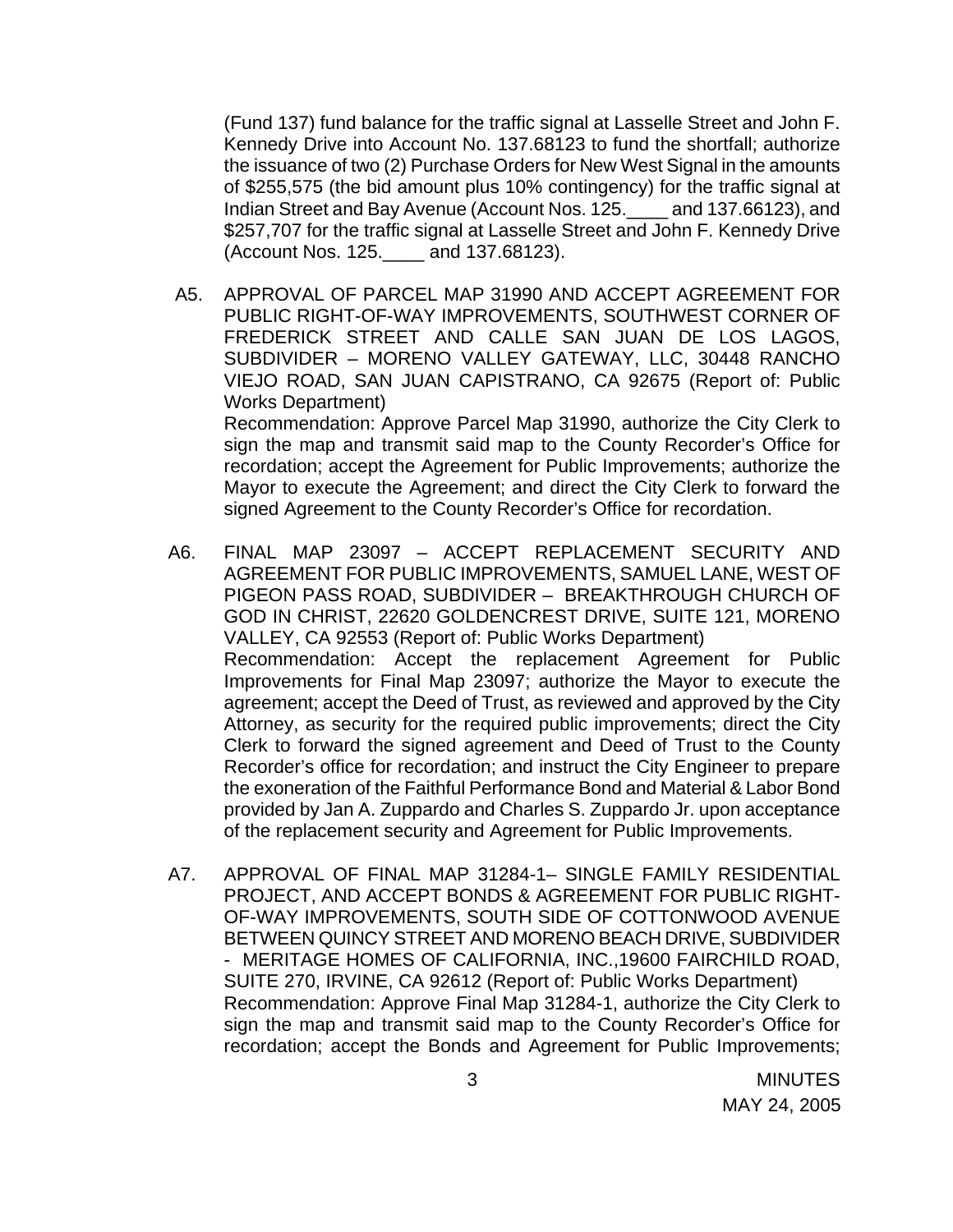authorize the Mayor to execute the Agreement; and direct the City Clerk to forward the signed Agreement to the County Recorder's Office for recordation.

- A8. APPROVAL OF QUARTERLY INVESTMENT REPORT QUARTER ENDED MARCH 31, 2005 (Report of: Finance Department) Recommendation: Approve and accept the quarterly investment report, in compliance with California Government Code Section 53646.
- A9. APPROVAL OF WAL-MART REAL ESTATE BUSINESS TRUST LINE EXTENSION AGREEMENT (Report of: Public Works Department) Recommendation: Approve the Line Extension Agreement by and between the City of Moreno Valley and Wal-Mart Real Estate Business Trust.
- A10. ANNUAL REVIEW OF DEVELOPMENT AGREEMENT FOR THE TOWNGATE SPECIFIC PLAN (Report of: Community Development Department) Recommendation: Determine that the property owner(s) has complied in good faith with the terms and conditions of the Development Agreement for the Towngate Specific Plan.
- A11. APPROVAL OF GRANT APPLICATION SUBMITTALS FOR THE BICYCLE AND PEDESTRIAN FACILITIES PROGRAM, SENATE BILL 821 (SB 821) (Report of: Public Works Department) Recommendation: Approve the submittal of the grant applications for the Bicycle and Pedestrian Facilities Program.
- A12. ACQUISITION/FINANCING AGREEMENT FOR PROPOSED COMMUNITY FACILITIES DISTRICT NO. 4 (CENTERPOINTE BUSINESS PARK – INFRASTRUCTURE) (Report of: Public Works Department) Recommendation: Approve the Acquisition/Financing Agreement by and among the City of Moreno Valley and Ridge Property Trust (the "Agreement") for proposed Community Facilities District No. 4 (Centerpointe Business Park – Infrastructure) ("CFD No. 4").
- A13. WARRANT REPORT APRIL 30, 2005 (Report of: Finance Department) Recommendation: Adopt Resolution No. 2005-42, approving the Warrant Report, dated April, 2005 in the total amount of \$8,939,468.99. Resolution No. 2005-42

 A Resolution of the City Council of the City of Moreno Valley, California, Approving the Warrant Report Dated April 30, 2005

A14. REQUEST ADOPTION OF PLANS AND SPECIFICATIONS, AND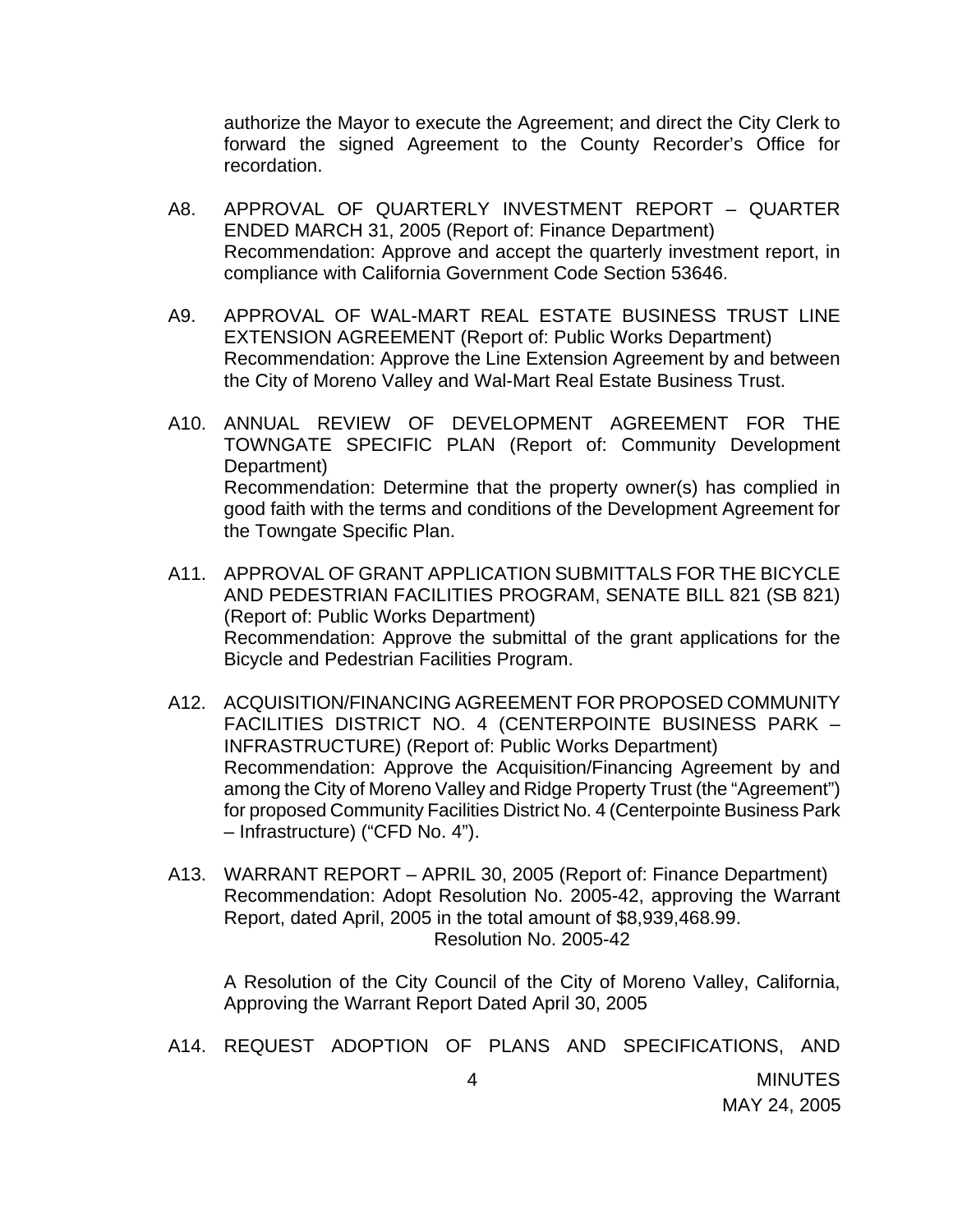AUTHORIZATION TO ADVERTISE FOR CONSTRUCTION BIDS FOR THE AQUEDUCT BIKE TRAIL FROM JOHN F. KENNEDY DRIVE TO PAN AM BOULEVARD, PROJECT NOS. 02-46165321 AND 98-92492 (Report of: Public Works Department)

Recommendation: Adopt the plans and specifications that are on file in the office of the City Engineer; and authorize the City Clerk to advertise the project for construction bids upon receipt of Caltrans authorization to proceed.

A15. TRACTS 31212, 31213, 31326, 31327 – APPROVAL OF COOPERATIVE AGREEMENT FOR MORENO MASTER DRAINAGE PLAN LINES J, J-2, J-3, J-4, AND J-6, BETWEEN THE RIVERSIDE COUNTY FLOOD CONTROL AND WATER CONSERVATION DISTRICT, CITY OF MORENO VALLEY, AND WESTERN PACIFIC HOUSING, INC., SOUTH OF COTTONWOOD AVENUE, BETWEEN LASSELLE STREET AND NASON STREET – SUBDIVIDER: WESTERN PACIFIC HOUSING, INC., 16755 VON KARMAN AVE., SUITE 200, IRVINE, CA 92606 (Report of: Public Works Department) Recommendation: Approve the Cooperative Agreement between the Riverside County Flood Control and Water Conservation District, City of Moreno Valley, and Western Pacific Housing, Inc. for the Moreno Master Drainage Plan Line J, J-2, J-3, J-4, and J-6; authorize the Mayor to execute the agreement; and direct the City Clerk to forward the signed agreement to the Riverside County Flood Control and Water Conservation District.

#### **B. CONSENT CALENDAR** - **COMMUNITY SERVICES DISTRICT**

- B1. ORDINANCES FIRST READING BY TITLE ONLY Waived reading of all Ordinance Introductions and read by title only.
- B2. MINUTES REGULAR MEETING OF MAY 10, 2005 (Report of: City Clerk's Department) Recommendation: Approve as submitted.
- B3. NOTICE OF COMPLETION AND ACCEPTANCE OF THE ARTERIAL WALL FAÇADE, PILASTER, FENCING, ARBOR AND MONUMENT STRUCTURE REPAIR, MORENO VALLEY RANCH SPECIFIC PLAN - PROJECT NO. 03- 18278240-50 (Report of: Public Works Department) Recommendation: Ratify Contract Change Order Nos. 1, 2, and 3 (Final); accept the work as complete for the arterial wall façade, pilaster, fencing, arbor and monument structure repair, as performed by Thomco Construction, Inc., 2121 West Crescent Avenue, Suite A, Anaheim, CA 92801; direct the City Clerk, acting in the capacity of Secretary to the CSD Board, to record the Notice of Completion within ten (10) days, at the office of the County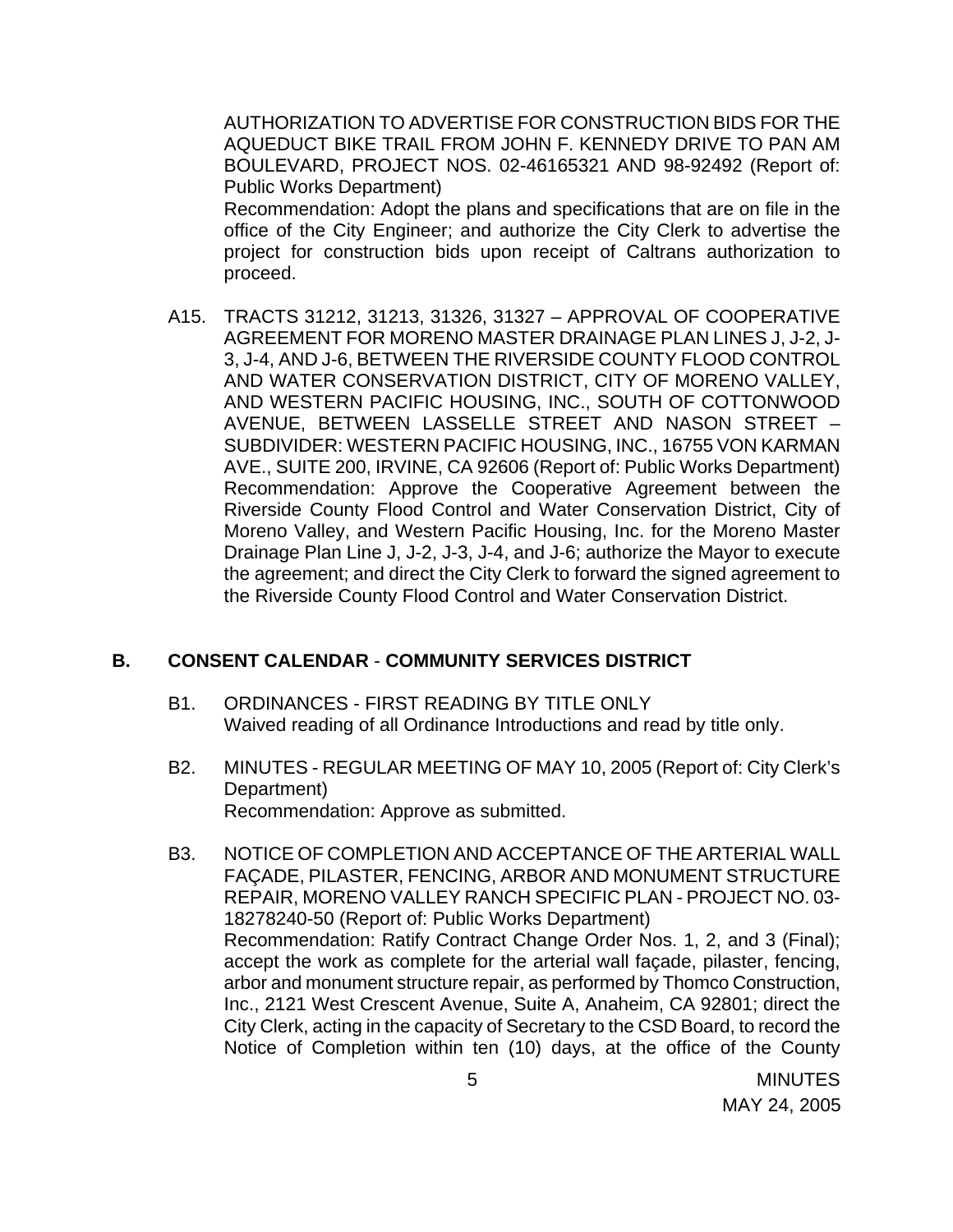Recorder of Riverside County, as required by Section 3093 of the California Civil Code; and authorize the Director of Finance to release the retention to Thomco Construction, Inc., thirty-five (35) calendar days after the date of recordation of the Notice of Completion, if no claims are filed against the project.

- B4. REPORT TO CONSIDER PUBLIC COMMENTS REGARDING MORENO VALLEY COMMUNITY SERVICES DISTRICT PROPOSED 2005/2006 ANNUAL CHARGES (Report of: Public Works Department) Recommendation: Accept Public comment regarding the CSD proposed fiscal year (FY) 2005/2006 annual charges. The proposed charges shall provide for continued services to parks, recreation, residential street lighting and improvements, arterial street lighting, parkway landscaping, extensive parkway landscaping, internal parkway landscaping/walls, and medians during FY 2005/2006, as submitted in the Annual Levy Report on file in the office of the City Clerk.
- B5. PUBLIC MEETING TO CONSIDER PUBLIC COMMENTS REGARDING MAIL BALLOT PROCEEDING FOR THE PROPOSED COMMUNITY SERVICES DISTRICT (CSD) ZONE E (HIGH-SERVICE-LEVEL PARKWAY LANDSCAPE MAINTENANCE) ANNUAL CHARGE ADJUSTMENT FOR ZONE E-1 (TOWNGATE), ZONE E-2 (HIDDEN SPRINGS) AND ZONE E-3 (MORENO VALLEY RANCH – WEST) (Report of: Public Works Department) Recommendation: Accept public comments regarding the mail ballot proceeding for the proposed CSD Zone E annual charge adjustment for Zone E-1 (TownGate), Zone E-2 (Hidden Springs) and Zone E-3 (Moreno Valley Ranch-West) specific plan areas.
- B6. EXTENSION OF CONTRACT PROJECT NO. E-3/04 MAINTENANCE OF EXTENSIVE LANDSCAPING AND IRRIGATION – MORENO VALLEY RANCH WEST (Report of: Public Works Department) Recommendation: Approve the Amendment to Agreement for MVCSD Project E-3/04 to extend the term of the contract for an additional one-year period; authorize the President of the MVCSD Board to execute said Amendment with Bemus Landscape, Inc. of Santa Ana, California; authorize the Purchasing Manager, at the start of Fiscal Year 2005/2006, to issue open purchase orders to Bemus Landscape, Inc. in the amounts of: a) One Hundred Three Thousand Three Hundred Ninety-Six Dollars and 80/100 (\$103,396.80) for twelve months of base maintenance service, and; b) Fourteen Thousand Six Hundred and Twenty-Eight Dollars and No/100 (\$14,628.00) for anticipated Additional Work per Section 3., paragraph d. of the Amendment to Agreement.
- B7. EXTENSION OF CONTRACT PROJECT NO. E-4/03 MAINTENANCE OF EXTENSIVE LANDSCAPING AND IRRIGATION – MORENO VALLEY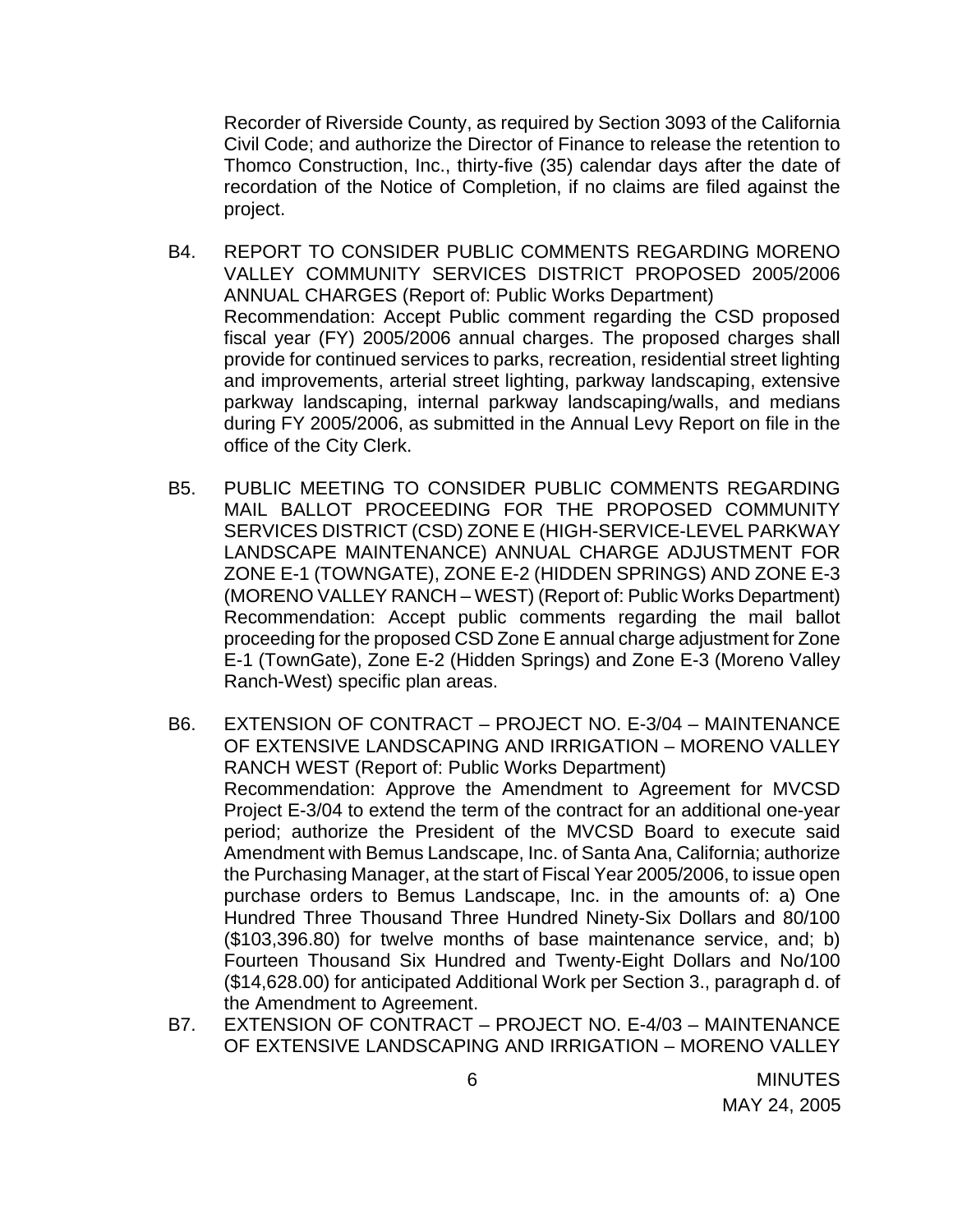RANCH EAST (Report of: Public Works Department)

Recommendation: Approve the Amendment to Agreement for MVCSD Project E-4/03 to extend the term of the contract for an additional one-year period; authorize the President of the MVCSD Board to execute said Amendment with Bemus Landscape, Inc. of Santa Ana, California; and authorize the Purchasing Manager, at the start of Fiscal Year 2005/2006, to issue open purchase orders to Bemus Landscape, Inc. in the amounts of: a) One Hundred Sixty-Six Thousand Eight Hundred Dollars and 48/100 (\$166,800.48) for twelve months of base maintenance service, and; b) Eighteen Thousand Thirty-Three Dollars and No/100 (\$18,033.00) for anticipated Additional Work per Section 3., paragraph d. of the amended Agreement.

## **C. CONSENT CALENDAR** - **COMMUNITY REDEVELOPMENT AGENCY**

- C1. ORDINANCES FIRST READING BY TITLE ONLY Waived reading of all Ordinance Introductions and read by title only.
- C2. MINUTES REGULAR MEETING OF MAY 10, 2005 (Report of: City Clerk's Department) Recommendation: Approve as submitted.

## **D. CONSENT CALENDAR** - **BOARD OF LIBRARY TRUSTEES**

- D1. ORDINANCES FIRST READING BY TITLE ONLY Waived reading of all Ordinance Introductions and read by title on
- D2. MINUTES REGULAR MEETING OF MAY 10, 2005 (Report of: City Clerk's Department) Recommendation: Approve as submitted.

## **Joint Consent Calendar Items A2 - D2 approved by a 4-0-1 vote, Council Member Batey absent, except for item B8 which was pulled for separate discussion/action. m/West, s/Flickinger.**

## **E. PUBLIC HEARINGS**

E1. PUBLIC HEARING TO ADOPT FISCAL YEAR 2004-2005 ANNUAL ACTION PLAN AMENDMENT #2 AND 2005-2006 ANNUAL ACTION PLAN AMENDMENT #1 (Report of: Economic Development Department)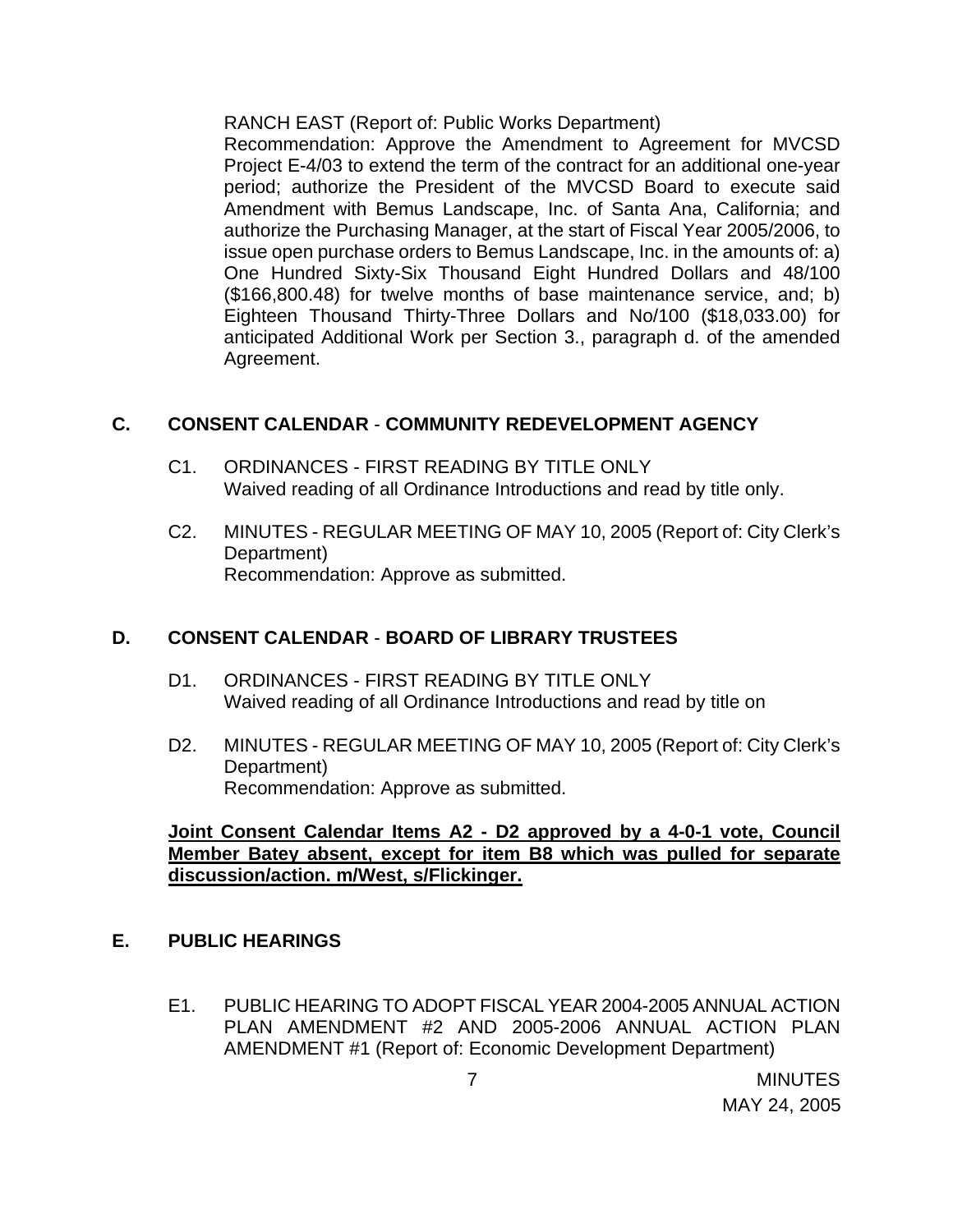Recommendation: That the City Council:

- 1. Conduct a Public Hearing to allow the public an opportunity to comment on the proposed 2004-05 Annual Action Plan Amendment #2 and the proposed 2005-06 Annual Action Plan Amendment #1;
- 2. Adopt the proposed 2004-05 Annual Action Plan Amendment #2 and,
- 3. Adopt the proposed 2005-06 Annual Action Plan Amendment #1.

 Mayor Stewart opened the public testimony portion of the public hearing; there being none, public testimony was closed.

## **Approved by a 4-0-1 vote. m/White, s/West, Council Member Batey absent.**

- E2. PUBLIC HEARING FOR AN AMENDMENT TO THE 2005-2010 IMPLEMENTATION PLAN OF THE COMMUNITY REDEVELOPMENT AGENCY OF THE CITY OF MORENO VALLEY (Report of: Economic Development Department) Recommendation: That the Chairperson and Members of the Board of Directors of the Community Redevelopment Agency of the City of Moreno Valley:
	- 1. Conduct a Public Hearing to amend the 2005-2010 Implementation Plan; and
	- 2. Approve the amendment to the 2005-2010 Implementation Plan to incorporate four additional capital improvement projects.

 President Stewart opened the public testimony portion of the public hearing; there being none, public testimony was closed.

## **Approved by a 4-0-1 vote. m/White, s/West, Agency Member Batey absent.**

**ADJOURNMENT OF REGULAR MORENO VALLEY JOINT CITY COUNCIL MEETING TO SPECIAL JOINT PUBLIC HEARING OF THE MORENO VALLEY PUBLIC FACILITIES FINANCING CORPORATION (MVPFFC) AND THE MORENO VALLEY CITY COUNCIL** 

CALL TO ORDER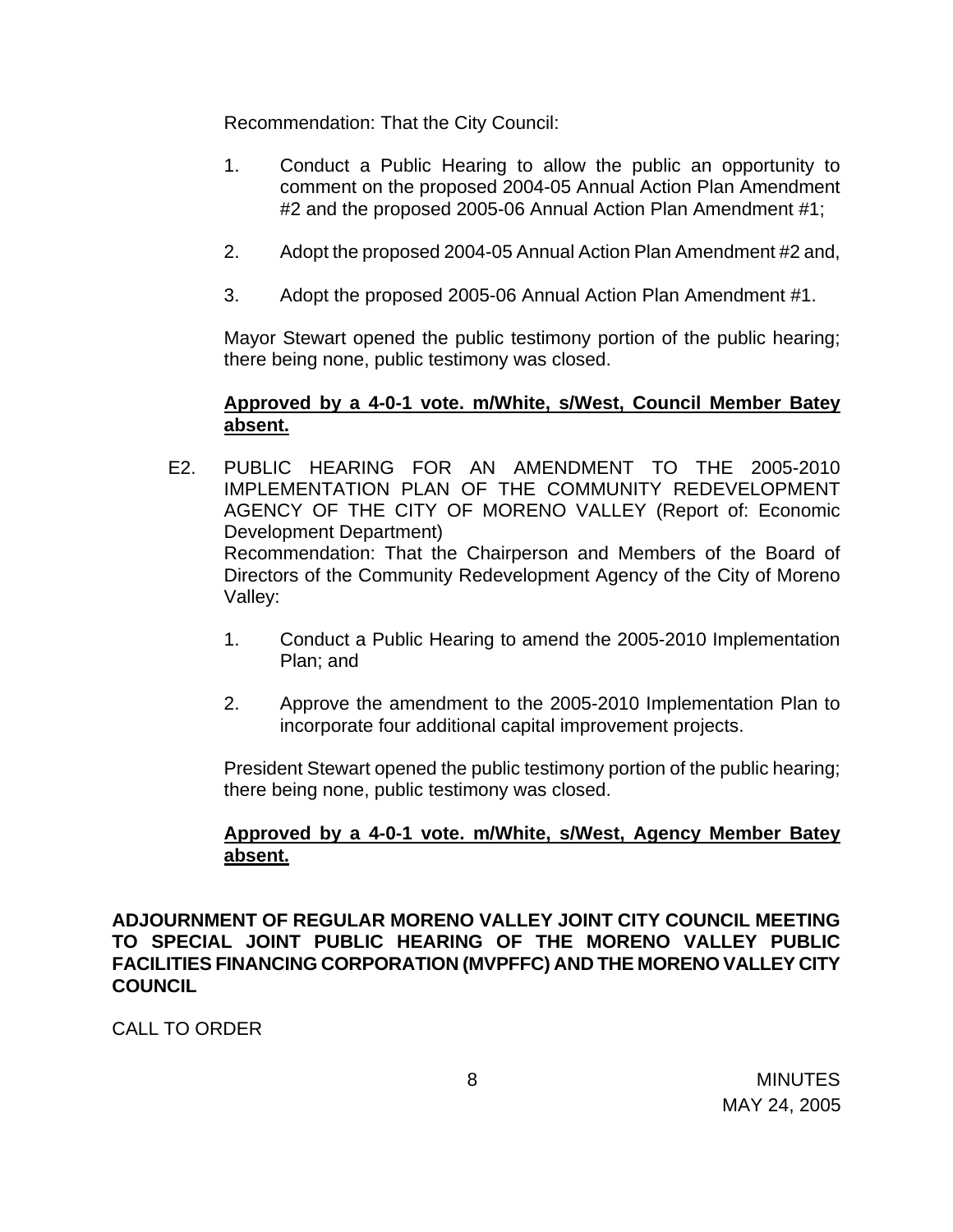ROLL CALL

| <b>Richard A. Stewart</b> | President             |
|---------------------------|-----------------------|
| <b>Bonnie Flickinger</b>  | <b>Vice President</b> |
| Charles R. White          | <b>Board Member</b>   |
| <b>Frank West</b>         | <b>Board Member</b>   |
|                           |                       |

| Absent:<br><b>Board Member</b><br>William H. Batey, II |  |
|--------------------------------------------------------|--|
|--------------------------------------------------------|--|

#### **E. PUBLIC HEARINGS**

E3. PUBLIC HEARING ON RESOLUTION DECLARING CERTAIN REAL PROPERTY AS EXCESS AND AUTHORIZING SALE A.P.N.S 477-220-038 AND 079 (FORMER CIVIC CENTER SITE) (Report of: Economic Development Department) Recommendation: That the City Council and the Moreno Valley Public Facilities Financing Corporation conduct a joint public hearing, allowing citizens to appear and protest the proposed sale of excess property.

 President Stewart opened the public testimony portion of the public hearing; there being none, public testimony was closed.

#### **ADJOURNMENT**

#### **RECONVENE JOINT MEETING OF THE CITY COUNCIL OF THE CITY OF MORENO VALLEY, MORENO VALLEY COMMUNITY SERVICES DISTRICT, AND THE COMMUNITY REDEVELOPMENT AGENCY OF THE CITY OF MORENO VALLEY**

#### **F. ITEMS REMOVED FROM CONSENT CALENDARS FOR DISCUSSION OR SEPARATE ACTION**

B8. SUB-LEASE OF THE FITNESS ROOM IN THE CONFERENCE AND RECREATION CENTER TO FITNESS 19 TO EQUIP AND OPERATE A FITNESS CENTER (Report of: Parks and Recreation) Recommendation: Approve the sub-lease of the fitness room in the Moreno Valley Conference and Recreation Center to Fitness 19 to provide exercise equipment and operate a fitness center. **Approved by a 4-0-1 vote, Council Member Batey absent, to continue the item to the Council meeting of June 14, 2005. m/White, s/West.**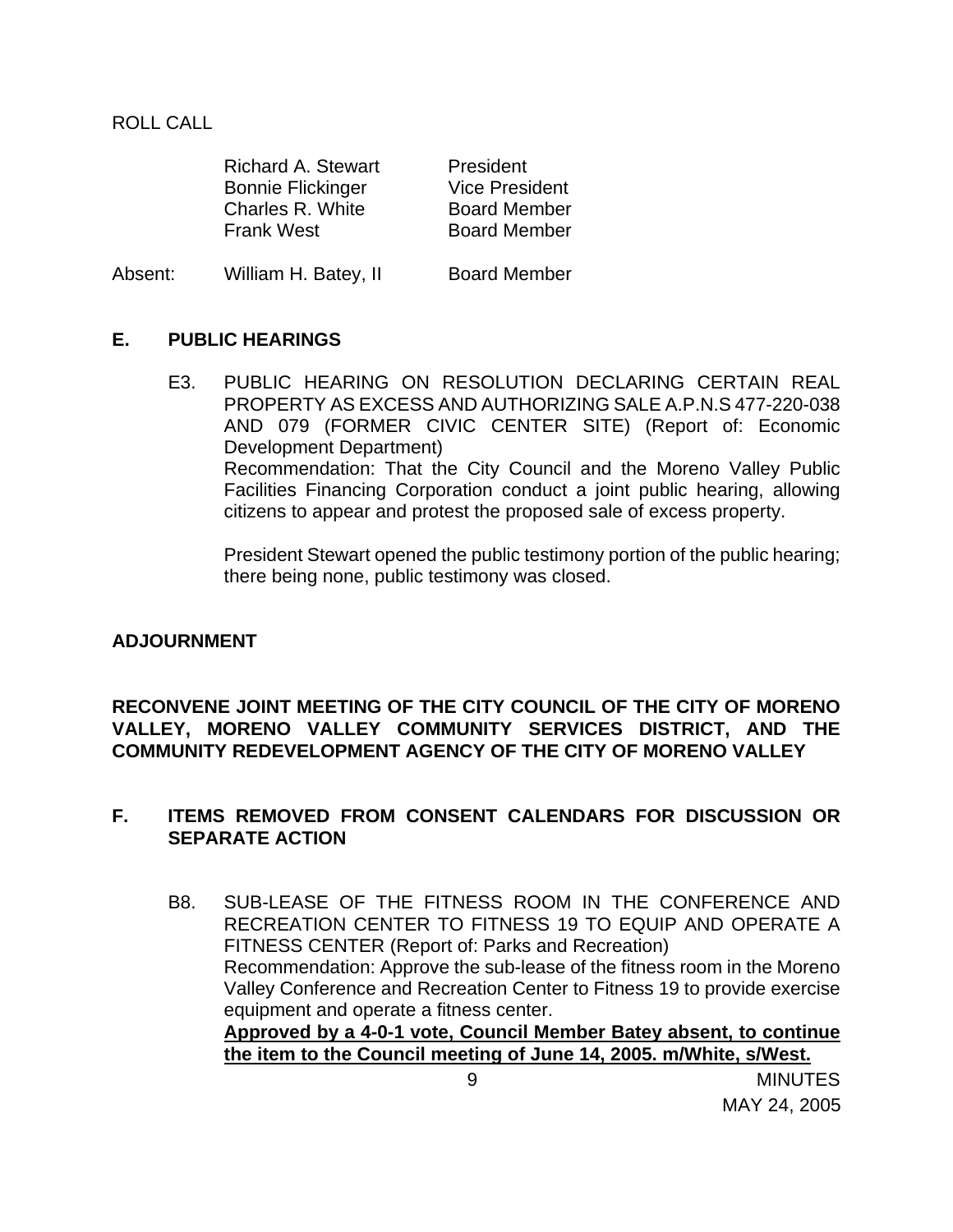## **G. REPORTS**

G1. PROPOSED FY 2005/2006 REDEVELOPMENT AGENCY BUDGET & POWERPOINT PRESENTATION (PowerPoint slides to be provided under separate cover) (Report of: Economic Development Department) Recommendation: That the Board of Directors review and comment on the proposed Redevelopment Agency budget for FY 2005/2006.

Mayor Stewart opened the agenda item for public comments; there being none, public comments were closed.

### **RECESS; RECONVENE**

G2. CONTINUED FY 05/06 BUDGET DISCUSSION – POWERPOINT PRESENTATION (Report of: Finance Department) – Material not available at time of printing – to be provided under separate cover)

Mayor Stewart opened the agenda item for public comments. Public comment was received from Daryl Terrell.

G3. TRAIN GRADE SEPARATION FUNDING PROGRAMS (Report of: Community Development Department) Recommendation: That the City Council adopt Resolution No. 2005-43, joining our neighboring cities in support of the resolution adopted by the Riverside City Council, related to the establishment of a per-container fee that funds construction of necessary grade separations throughout the State of California and offers incentives to logistics firms that participate in an offpeak delivery program.

#### Resolution No. 2005-43

A Resolution of the City Council of the City of Moreno Valley, California, Expressing the City Council's Support for the Concepts of a Train Grade Separation Fee (TGSF) and Offering Incentives to Trucking Companies to Participate in a Night Delivery Program to Improve and Enhance Traffic Flow Throughout the City of Moreno Valley and the State of California Mayor Stewart opened the agenda item for public comments; there being none, public comments were closed.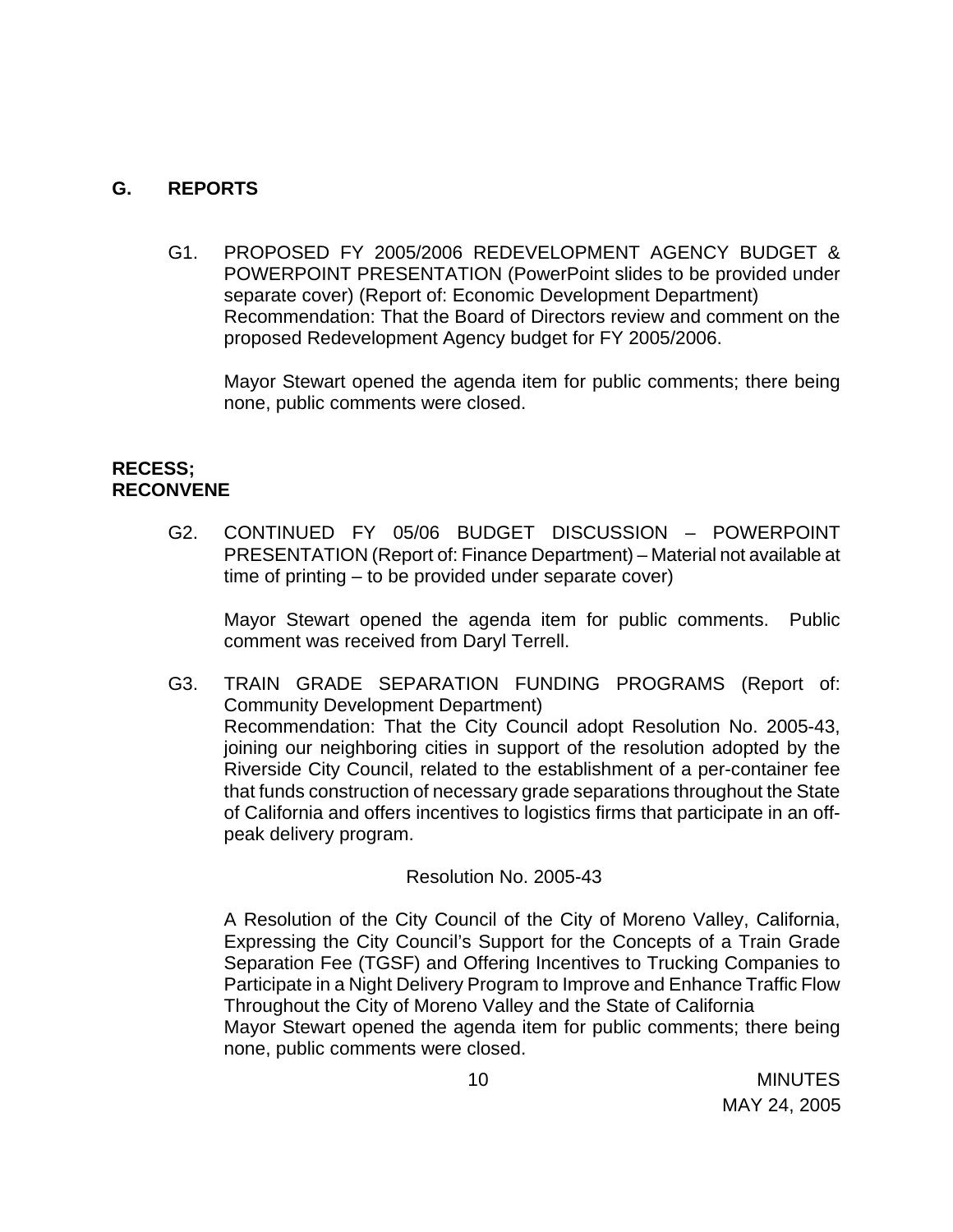## **Approved by a 4-0-1 vote. m/Flickinger, s/West, Council Member Batey absent.**

G4. LEGISLATIVE UPDATE (Report of: Interim Assistant City Manager) Recommendation: Receive and file the informational report.

Mayor Stewart opened the agenda item for public comments; there being none, public comments were closed.

### **Approved by a 4-0-1 vote to receive and file. m/White, s/West, Council Member Batey absent.**

G5. CITY MANAGER'S REPORT (Informational Oral Presentation – not for Council action)

> City Manger, Gene Rogers, gave an update on the March Joint Powers Authority Technical Advisory Committee's meeting regarding the Tax Sharing Agreement. Will schedule a briefing by two members of the MJPA to update the City Council.

## **H. LEGISLATIVE ACTIONS**

ORDINANCES - 1ST READING AND INTRODUCTION - NONE

ORDINANCES - 2ND READING AND ADOPTION - NONE

ORDINANCES - URGENCY ORDINANCES – NONE

RESOLUTIONS – NONE

## PUBLIC COMMENTS **ON ANY SUBJECT NOT ON THE AGENDA** UNDER THE JURISDICTION OF THE CITY COUNCIL ARE AS FOLLOWS:

#### Daryl Terrell

1) Directly elected Mayor

## **CLOSING COMMENTS AND/OR REPORTS OF THE CITY COUNCIL, COMMUNITY SERVICES DISTRICT, OR COMMUNITY REDEVELOPMENT AGENCY**

Mayor Pro Tem Flickinger

- 1) Announced MVTV-3 has won another award congratulated the MVTV-3 crew
- 2) Reminded the citizens to fly their flags and be patriotic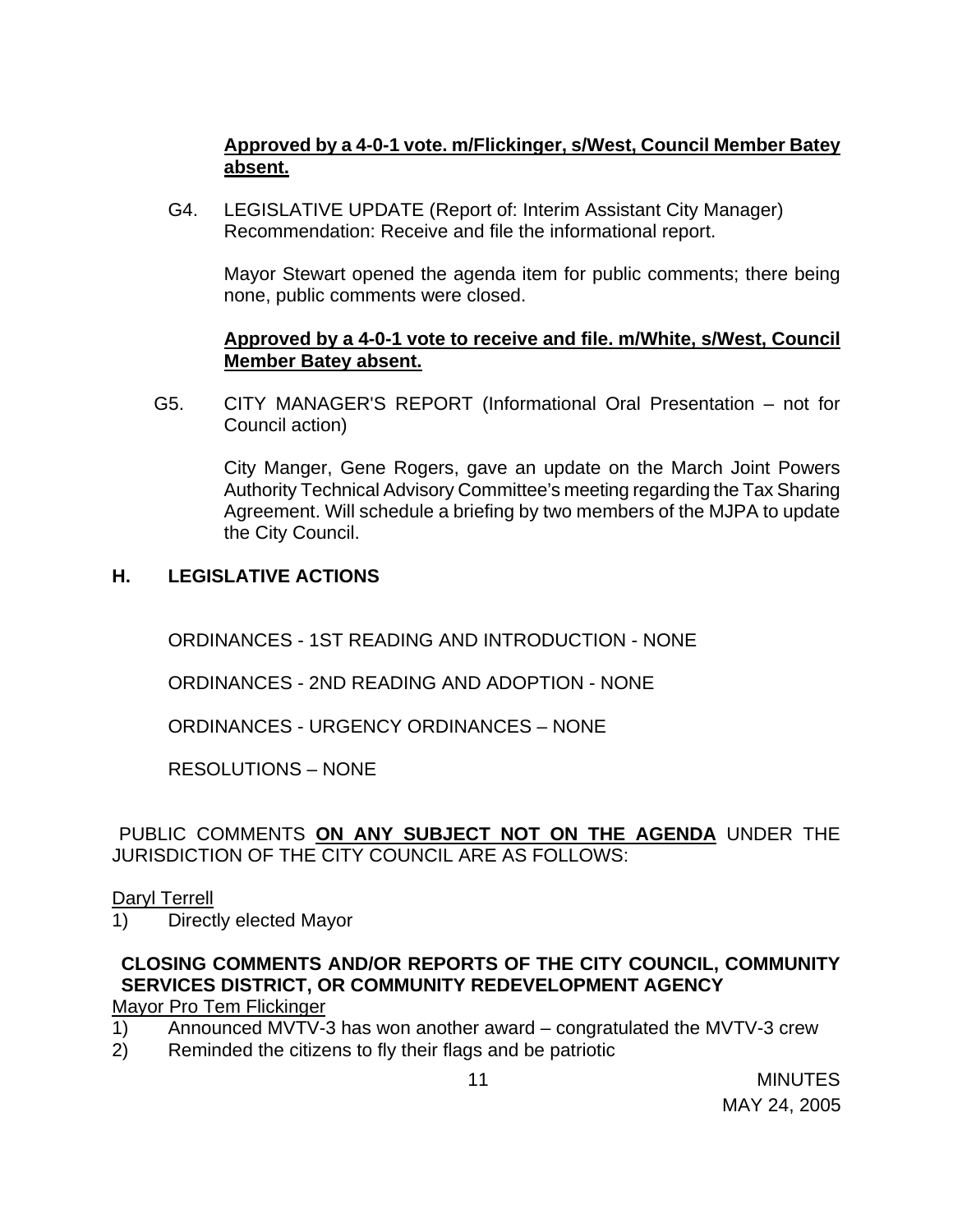- 3) Asked for a second to agendize the Towing Ordinance (seconded by Mayor Stewart)
- 4) Directed staff to address the "used car sales" issue taking place on Alessandro Blvd.

Council Member West

1) Inquired as to when the detailed budget presentation will be held – City Manager responded it will be on June 14

Council Member White

1) Responded to Mr. Terrell's comments regarding "time for a change to City" – stated he doesn't understand why we would need a change when things are running so smoothly – he has not heard anything regarding this from the public – does not support

Mayor Stewart

- 1) Glad to be back after vacation
- 2) March BRAC realignment
- 3) Stated the 163rd "Grizzlies" of the National Guard stationed at MARB will be losing five of their planes – they will be going to various places and four will stay at March – it's a shame to see the five go
- 4) City Council will examine the budget more closely on June 14
- 5) New Wal-Mart walls going up rapidly

\_\_\_\_\_\_\_\_\_\_\_\_\_\_\_\_\_\_\_\_\_\_\_\_\_\_\_\_\_\_\_\_\_\_

- 6) Concern with "Directly Elected Mayor" is having two voting members from same district
- 7) Would like to agendize the False Alarm Ordinance for a future study session (seconded by Council Member White)

# **CLOSED SESSION**

# **REPORT OF ACTION FROM CLOSED SESSION BY CITY ATTORNEY, IF ANY - NONE**

# **ADJOURNMENT**

There being no further business to conduct, the meeting was adjourned at 9:00 p.m. by unanimous informal consent.

Submitted by: